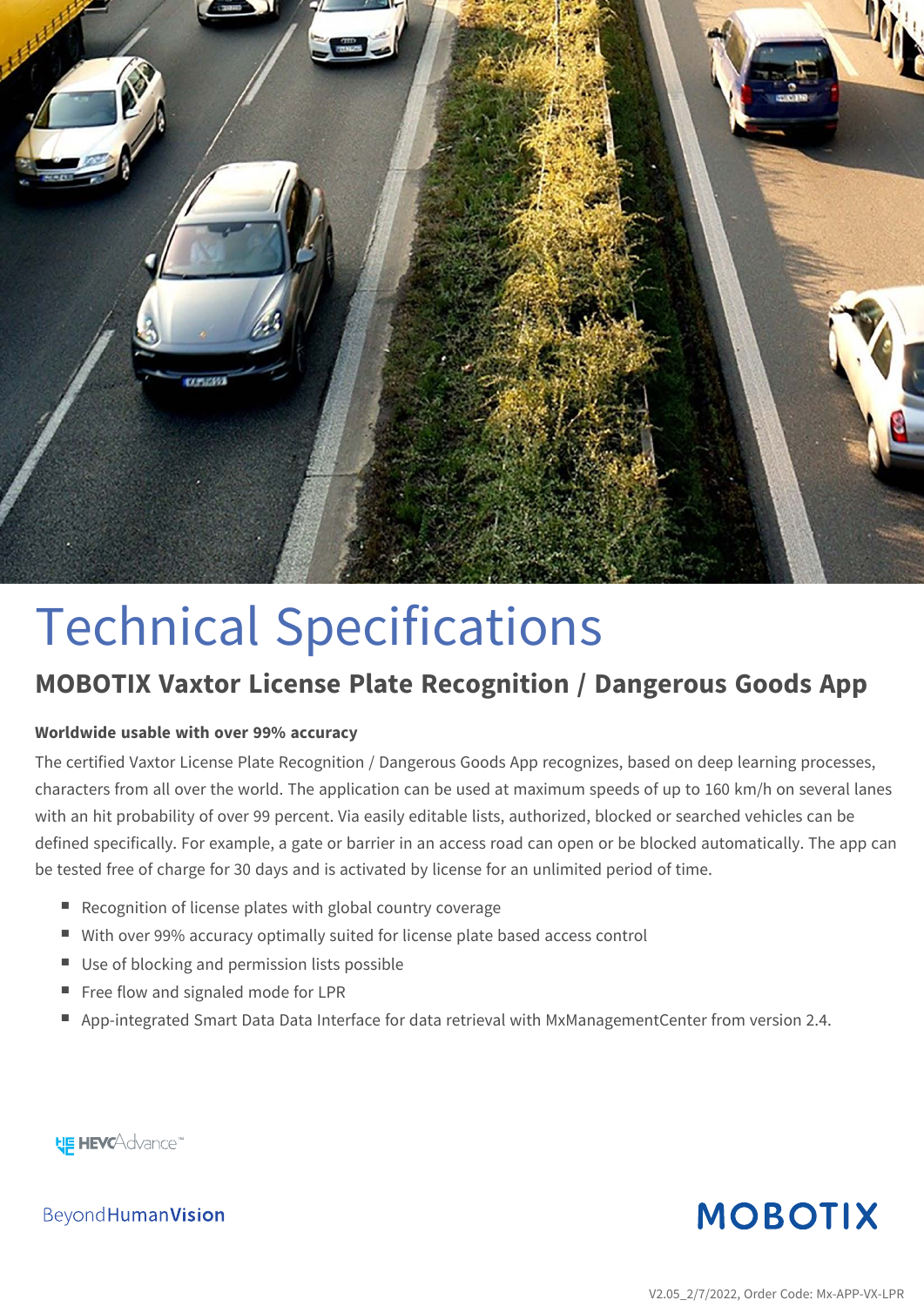### **Product Information**

**Product Features**

| Product Name                                    | Vaxtor License Plate Recognition / Dangerous Goods App                                                                                           |
|-------------------------------------------------|--------------------------------------------------------------------------------------------------------------------------------------------------|
| Order Code                                      | Mx-APP-VX-LPR                                                                                                                                    |
| Supported MOBOTIX Cam- Mx-M73A, Mx-S74A<br>eras |                                                                                                                                                  |
| Minimum Camera Firmware V7.0.6.18               |                                                                                                                                                  |
| MxManagementCenter<br>Integration               | $\blacksquare$ min. MxMC v2.3.1<br>■ Configuration: Advanced Config license required<br>■ Recognition Log: Smart Data Interface license required |

| App Features                                 | License plate recognition of one- and two-line license plates<br>Latin, Hebrew, Arabic and Asian characters<br>ш.<br>Recognition log (Smart Data / Event Search via MxManagementCenter)<br>ш.<br>MOBOTIX events via MxMessageSystem<br>Global country coverage<br>■ Two lists for individual actions (e.g. access granted/denied, alarm, etc.)<br>Free flow and signaled mode for LPR |
|----------------------------------------------|---------------------------------------------------------------------------------------------------------------------------------------------------------------------------------------------------------------------------------------------------------------------------------------------------------------------------------------------------------------------------------------|
| Maximum number of lanes                      | 2                                                                                                                                                                                                                                                                                                                                                                                     |
| Maximum number of<br>enrolled license plates | 1000 per list                                                                                                                                                                                                                                                                                                                                                                         |
| Meta Data / Statistic<br>formats             | <b>JSON</b>                                                                                                                                                                                                                                                                                                                                                                           |
| <b>Trial License</b>                         | 30-day trial license pre-installed                                                                                                                                                                                                                                                                                                                                                    |
| MxMessageSystem sup-<br>ported               | Yes                                                                                                                                                                                                                                                                                                                                                                                   |
| Interfaces                                   | Milestone X-Protect<br>■ Vaxtor Helix<br>Generic 3rd party integration via XML<br>Compare supported camera's interfaces                                                                                                                                                                                                                                                               |
| <b>MOBOTIX Events</b>                        | Yes                                                                                                                                                                                                                                                                                                                                                                                   |
| <b>ONVIF Events</b>                          | Yes (Generic message event)                                                                                                                                                                                                                                                                                                                                                           |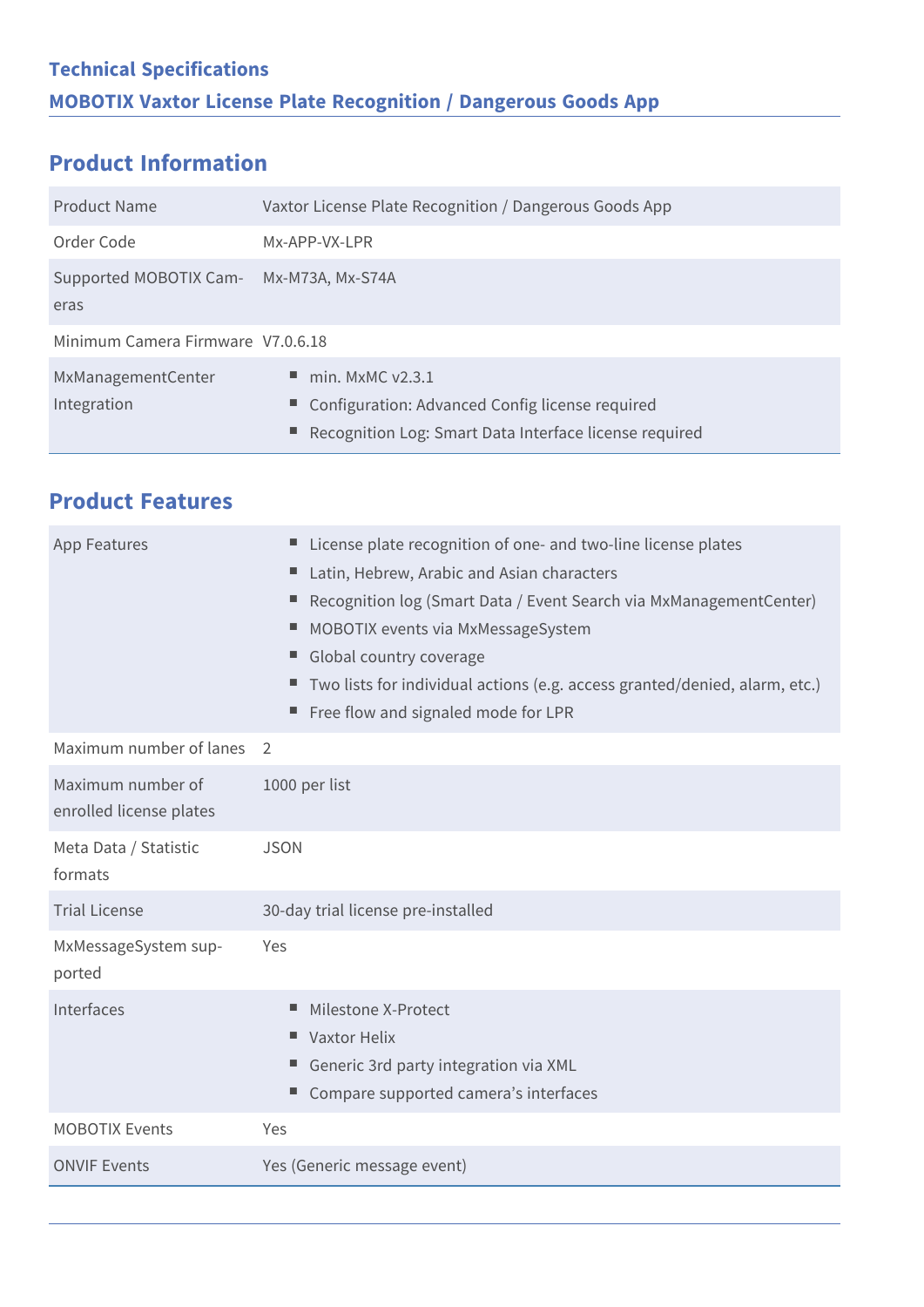### **Supported Regions**

| Supported license plates | https://community.mobotix.com/t/vaxtor-lpr-app-supported-license-plates-/ |
|--------------------------|---------------------------------------------------------------------------|
|                          | countries                                                                 |

### **Scene Requirements**

| Character Height               | 20px - 50px (depending on the plate type) |
|--------------------------------|-------------------------------------------|
| Maximum Vertical Angle         | $30^{\circ}$                              |
| Maximum Horizontal Angle < 25° |                                           |
| Maximum Tilt Angle             | $< 25^{\circ}$                            |

#### **Technical App Specifications**

| <b>MOBOTIX App support</b>               | <b>Yes</b>                                |
|------------------------------------------|-------------------------------------------|
| Synchronous / Asyn-<br>chronous App      | Asynchronous                              |
| Accuracy                                 | Min. 99% (considering scene requirements) |
| Processed number of<br>frames per second | Typ. $10$ fps                             |
| Detection time                           | Typ. 100 - 120 ms                         |